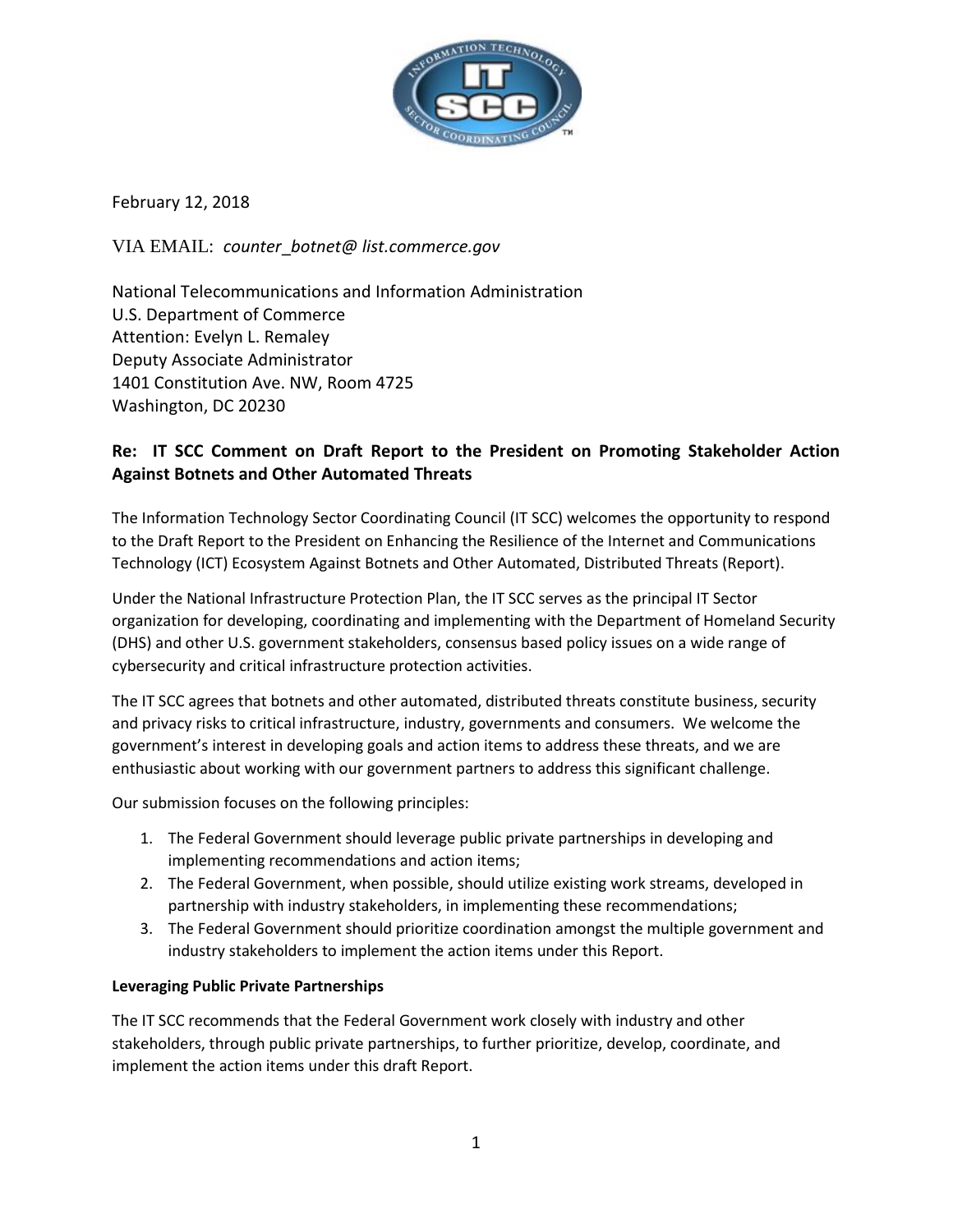

Public private partnerships, and stakeholder driven processes remain the most effective means of developing sound, consensus based practices and approaches.

Stakeholder engagement ensures that different security and technology perspectives and experiences are weighed in policy development, and it encourages greater participation and buy-in when policies go into effect. In addition, such engagement enables industry and government to better understand the perspective and needs of the other. Through this understanding, public-private engagements enable the community to drive to consensus, and an outcome that is supported by both industry and government. Finally, effective public private partnerships can help promote security while allowing for technology innovation and development.

The Federal Government should work closely with the IT SCC, the Communications SCC, and other key stakeholders in the further development and prioritization of recommendations and action items under this Report, in particular those that impact private industry. To demonstrate the benefits of industry government collaboration, we note the continued value provided by the IT Sector Baseline Risk Assessment. This document was developed by subject matter experts from industry and government, and represented a new approach to sector-wide risk assessment and risk management. The methodology in this approach continues to be used within the IT Sector and has been leveraged by other sectors as well. Similarly, the IT and Communications sectors collaborate regularly on policy and operational issues.

The development of the Framework for Improving Critical Infrastructure Cybersecurity (Framework) represents another excellent example of leveraging stakeholder input to develop effective outcomes through a public private partnership. The IT SCC has been an active contributor to the Framework development and update process. We agree with the Report's finding that a foundational step towards the vision of secure enterprise networks would be widespread enterprise application of the Framework.

#### **Utilizing Existing Work Streams**

There are currently multiple work streams involving public private partnerships to address security risks emanating from IoT devices and infrastructure. The IT SCC believes the Federal Government should utilize these existing work streams and ensure that any future guidance or recommendations are in alignment with these efforts.

For instance, Action item 2.3 states that the Federal Government should lead by example and demonstrate practicality of technologies, creating market incentives for early adopters. Under this action item, the Report recommends that the Federal Government establish procurement regulations that favor or require commercial-off-the-shelf software developed using secure development tools and processes.

The IT SCC has established a joint working group with the Department of Homeland Security, using the partnership model, to develop cybersecurity procurement guidance for federal officials in the acquisition of IoT products and services. This work stream has active involvement from multiple industry stakeholders and includes representatives from a broad range of federal agencies.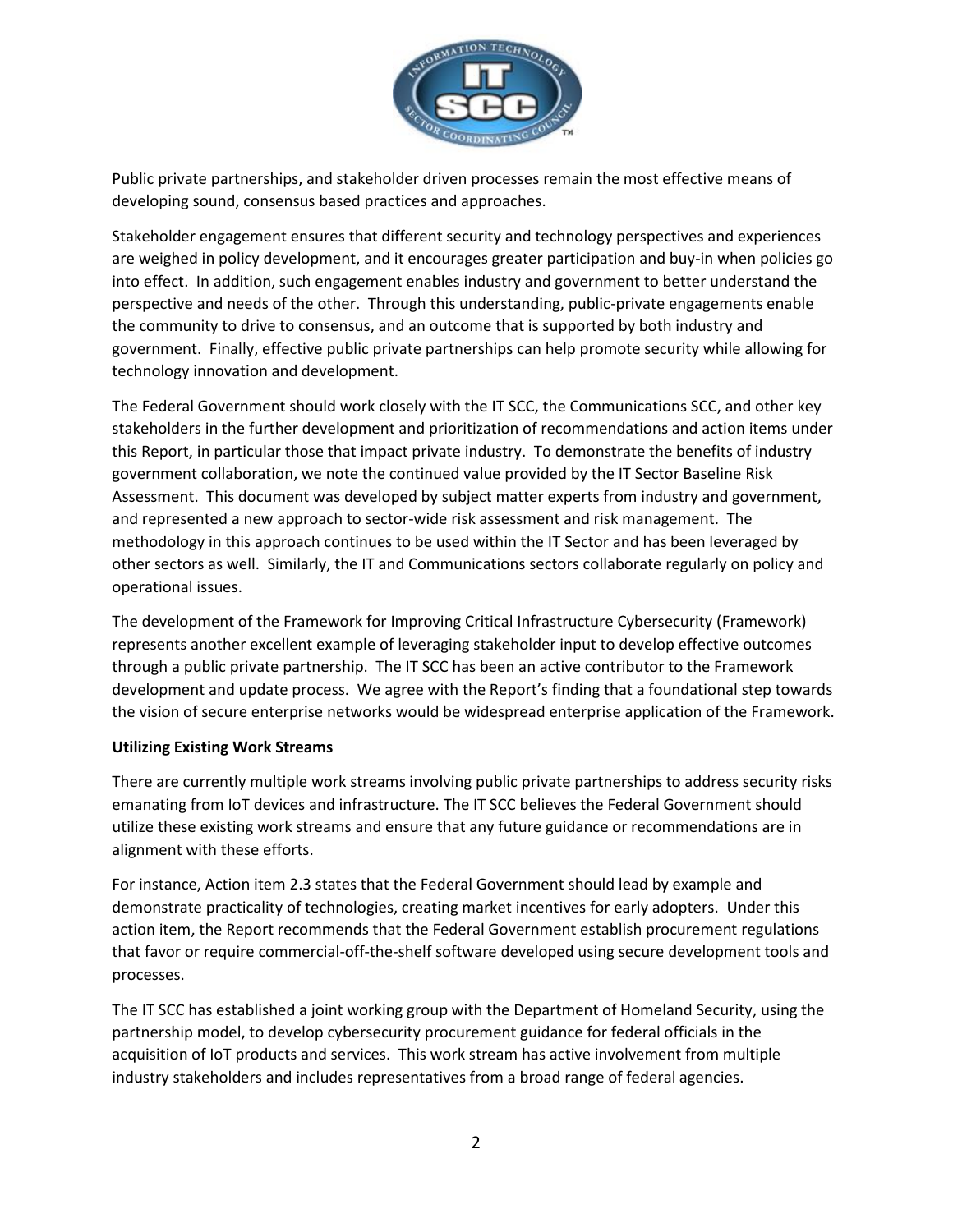

The goal for the project is to focus on a subset of IoT implementations – those most prevalent in the Federal environment – and to identify baseline security considerations applicable to acquisitions. The guidance will include an overview of IoT cybersecurity considerations, a procurement lifecycle mapping, and additional considerations for implementation, among other key security issue areas.

### **Coordination and Prioritization**

While cybersecurity is now acknowledged as a critical priority by government and industry stakeholders alike, the near universal recognition of the problem is spurring often divergent initiatives from policymakers across the USG (as well as at the state and local government level). Unfortunately, these well-intentioned policymaking efforts to address cybersecurity challenges are often uncoordinated, raising the specter of not only siloed but often prescriptive regulatory proposals, and are also increasingly calling for the premature development and implementation of cybersecurity measures or metrics that favor compliance-based cybersecurity models and are disconnected from any clear cybersecurity benefit.

In the same way, this topic has received a lot of attention among policymakers outside of the United States. These policymakers are similarly developing their own policies. To the extent possible, the United States should coordinate botnet mitigation strategies directly with other countries as well as through existing forums for international collaboration and policy development.

Among small businesses and home users, the threat of botnets barely registers. For this segment of stakeholders, education and awareness is still paramount. Until they understand the prevalence and impact, as it relates to *their* business, they will not take action or buy more secure versions of the same IoT product. It is important to respect where each stakeholder segment lies on the continuum of ignorance, awareness, and action. While large businesses are aware and need help reacting, small businesses need to at least be shepherded into awareness before they can even begin to comment on regulatory impact.

A primary role the government should take in coordinating effort is to make threat data transparent. Neighborhood crime statistics and national school rankings are examples of government created data that helps individuals make better choices when investing in their home and family. Likewise, State Department travel advisories help US citizens make decisions when traveling abroad. Sector and industry based reporting on incident rates and impact studies exposes risk and facilitates deliberate decision making. Extending reports and research globally is of equal value. Even the smallest of businesses can interact on a global scale, and knowing what hotspots to avoid in business dealings is invaluable information.

Successful implementation of the Report's action items will require dedicated coordination of efforts and prioritization. Implementation should seek to avoid overlap to the extent possible and must avoid conflicting guidance. Further, given the broad range of action items, it will be important for the government to work with industry stakeholders to prioritize action items with respect to both timelines and impact. The IT SCC can help work with DHS to prioritize efforts.